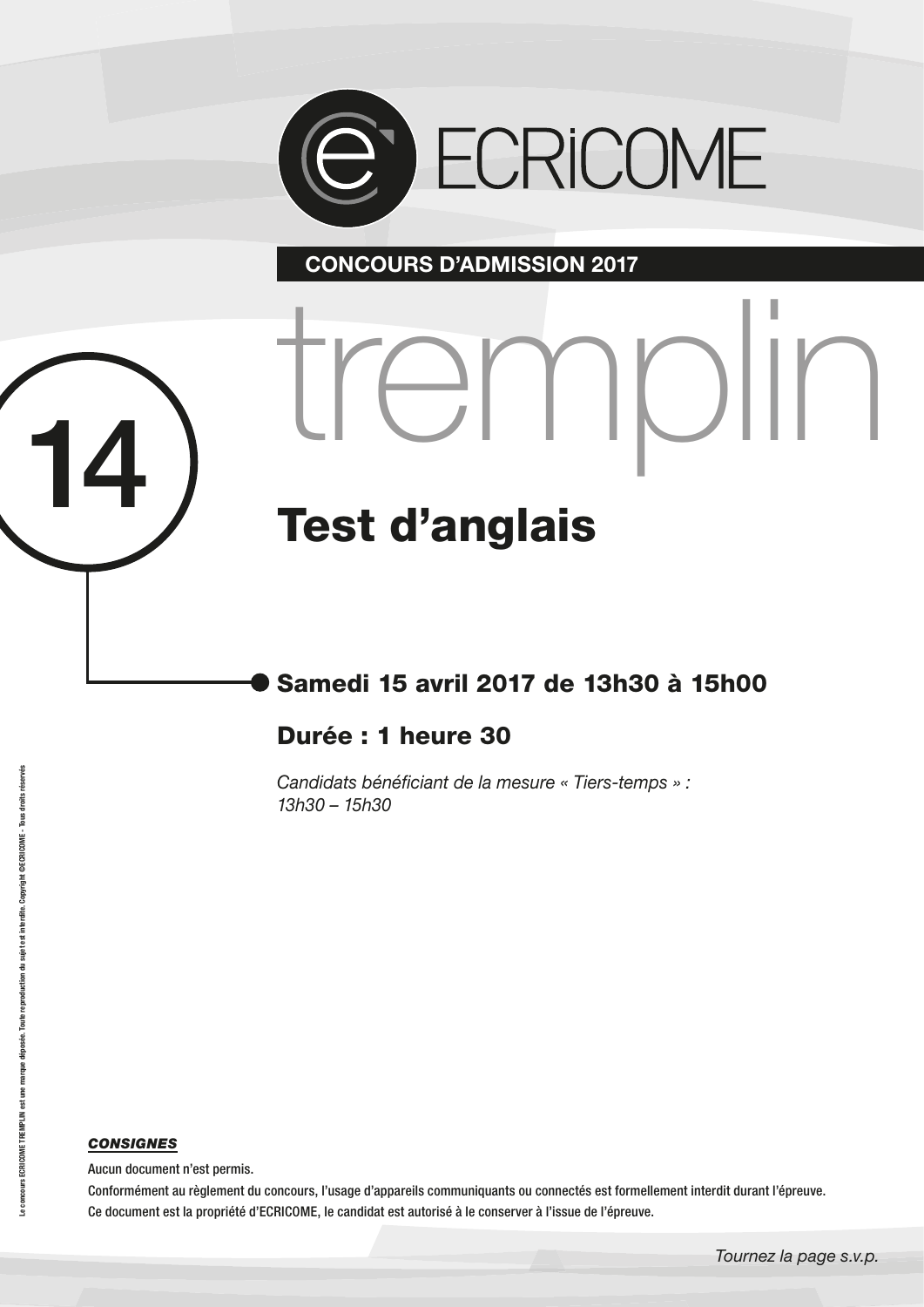

# **CONSIGNES A LIRE ATTENTIVEMENT**

#### *Vous disposez d'un livret et d'une grille de réponse.*

Ce livret est un questionnaire à choix multiple (Q.C.M.) comprenant quatre phases de 20 questions à résoudre approximativement en 20 minutes (durée précisée à titre indicatif, afin de gérer au mieux le temps de passation qui ne sera nullement chronométré) :

- 1re phase : Structures
- 2e phase : Expression écrite
- 3e phase : Vocabulaire
- 4e phase : Compréhension

Chaque phase est composée de questions de difficulté variable. Chaque question est suivie de 4 propositions notées A, B, C, D.

#### *Une de ces propositions, et une seule, est correcte.*

- Vous devez utiliser un feutre ou un stylo bille noir pour cocher la case correspondante à votre réponse.

- Vous avez la possibilité de ne noircir aucune réponse.
- Le correcteur blanc est interdit.

#### *Vous devez porter vos réponses sur la grille unique de réponses.*

#### TRES IMPORTANT

Travaillez sans vous interrompre. Si vous ne savez pas répondre à une question, ne perdez pas de temps : passez à la suivante.

#### *Attention, ne répondez pas au hasard :*

- Une bonne réponse vous rapporte 3 points ;
- Une mauvaise réponse vous coûte 1 point ;
- L'absence de réponse est sans conséquence (ni retrait, ni attribution de point).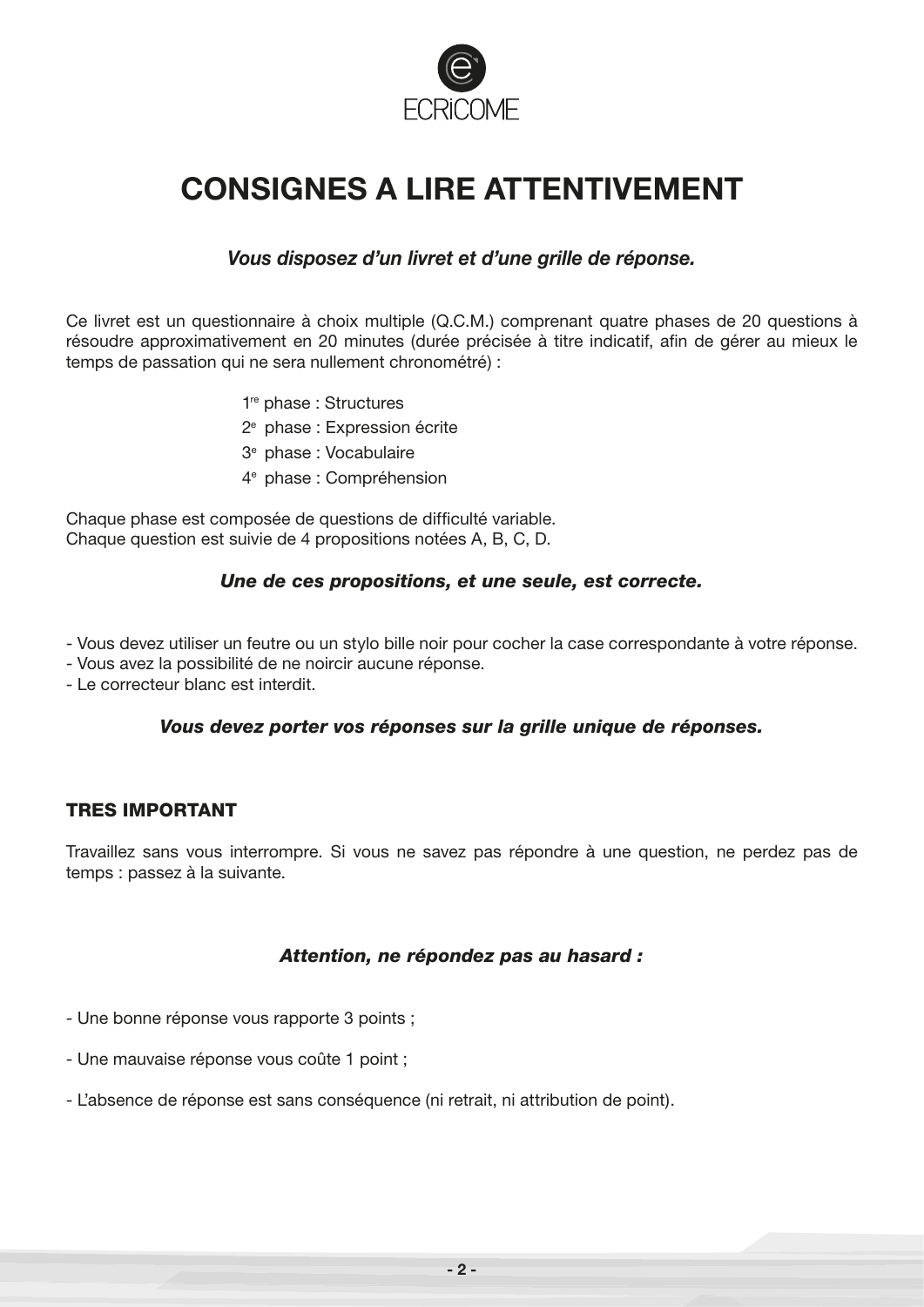

# **Section 1 – Structures**

This section tests your ability to identify appropriate forms of standard written English.

Directions: each question contains a sentence that is incomplete in some way. Beneath each sentence you will see four words or phrases, marked A, B, C and D. Choose the one word or phrase that best completes the sentence.

Example: John Le Carré \_\_\_\_\_\_\_\_\_\_\_\_\_\_\_\_\_\_\_\_\_\_\_\_\_ for his novels on espionage.

A. famous C. his fame

B. is famous D. who is famous

The sentence should read, "John Le Carré is famous for his novels on espionage." Therefore B is the correct answer.

#### Now begin work on the questions.

- *1. … the candidate said about women is just scandalous.*
	- A. That
	- B. Which
	- C. What
	- D. Whom
- *2. The communications officer … the information to the press if he had been aware of the critical situation.*
	- A. didn't give
	- **B.** wouldn't have given
	- C. hadn't given
	- D. won't have given
- *3. From what we understand, the suspect… on the scene of the crime because he was already in prison.*
	- A. can't been
	- B. couldn't been
	- C. couldn't have be
	- D. couldn't have been

#### *4. I think today most young people… to speak English fluently.*

- A. are needing
- **B.** have need
- C. need
- D. needs

#### *5. … did Steve Jobs practise his presentations before delivering them to the public?*

- A. How long time
- **B.** How many times
- C. How much times
- D. How long times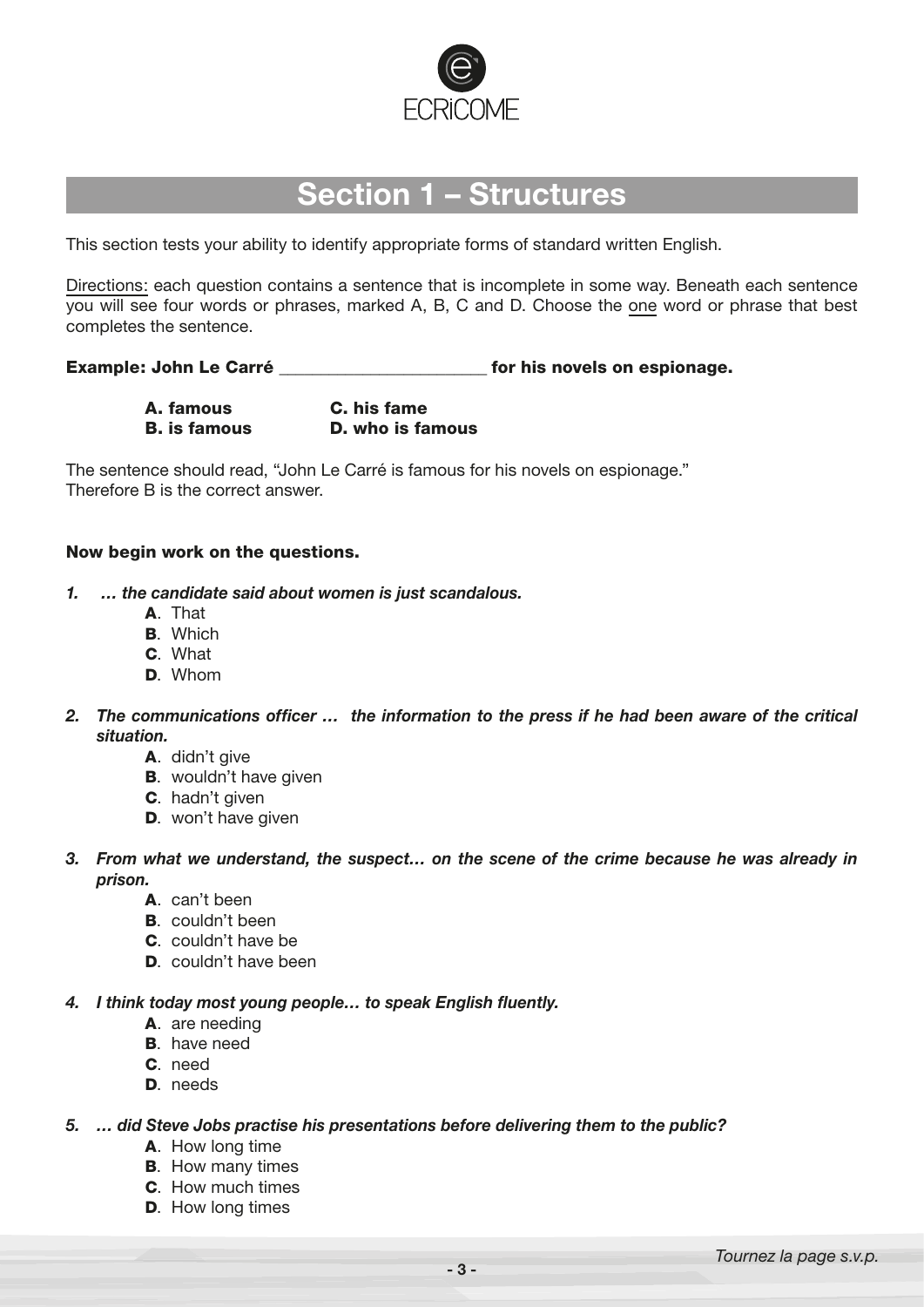

#### *6. Would you mind … your TV please, I can't sleep in my flat next door?*

- A. turning down
- **B**. to turn down
- C. turn down
- D. turned down

#### *7. Why … that you would be so late, I was getting worried about you?*

- A. you didn't warn me
- B. you not to warn me
- C. you not warned me
- D. didn't you warn me

#### *8. The two teams continued to play the rugby match … the awful weather.*

- A. despite
- **B.** although
- C. in spite
- D. even though

#### *9. The manager was so demanding that … we did, he was never satisfied.*

- A. however
- **B.** whoever
- C. whatever
- D. whenever

#### *10. It would appear that … voted against Donald Trump.*

- A. most of the American women
- B. most American women
- C. the most of the American women
- D. the most American woman

#### *11. They all wanted to congratulate the Nobel Prize winner, they said he had written…*

- A. a so good book.
- **B**. so good a book.
- C. a such good book.
- D. such a good book.

#### *12. Yesterday, … at the bus stop, I saw two men with guns go into the bank just opposite.*

- A. till I was standing
- **B.** as soon as I were standing
- C. while I was standing
- D. as I were standing

#### *13. The newspaper announced that the company had made …*

- A. a three-million dollar loss.
- **B.** a three-millions dollars loss.
- C. a three millions of dollars loss.
- D. a three-million of dollars loss.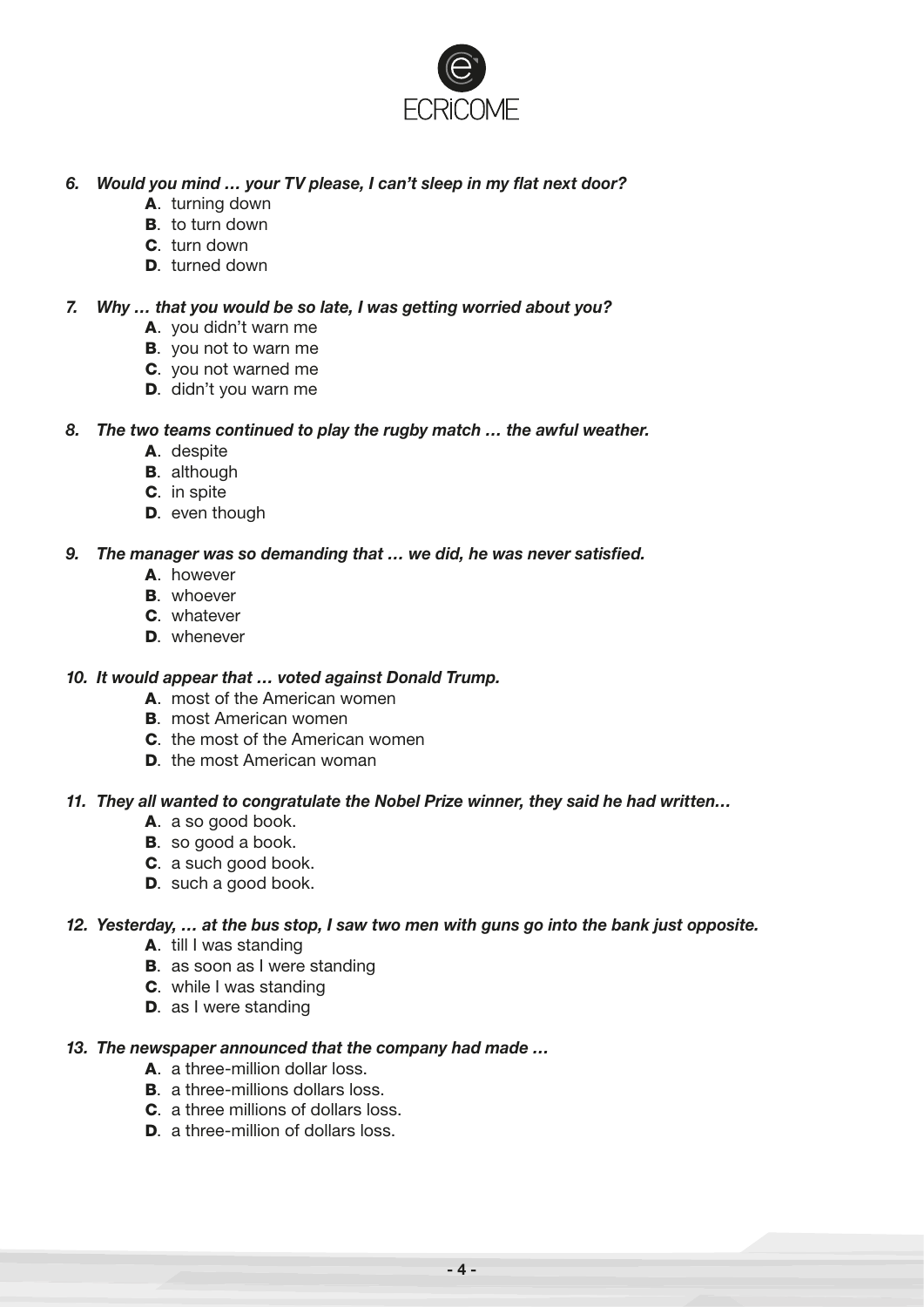

#### *14. Today many politicians … by ghost writers.*

- A. has their speeches written
- **B.** make their speeches written
- C. get their speeches written
- D. do their speeches written

#### *15. Lots of parents say it is more difficult to bring children … in today's society than in the past.*

- A. out
- B. up
- C. through
- D. off

#### *16. Mr Smith, … also works for the company, is going to retire next year.*

- A. whose the wife
- **B.** whose wife
- C. of whose the wife
- D. of whose wife

#### *17. The meeting this morning was twice … usual.*

- A. longer than
- B. long as
- C. as long than
- D. as long as

#### *18. It would appear that Mrs Black has had health problems … but nobody knew.*

- A. for many years
- **B.** in many years
- C. many years ago
- **D.** since many years

#### *19. When he lived in the UK, John … on the other side of the road.*

- A. was use to drive
- **B.** used to driving
- C. was use to driving
- D. was used to driving

#### *20. The Browns don't usually eat breakfast but today it's Sunday so … bacon and eggs.*

- A. they eat
- **B.** they eating
- C. they're eating
- D. they've eating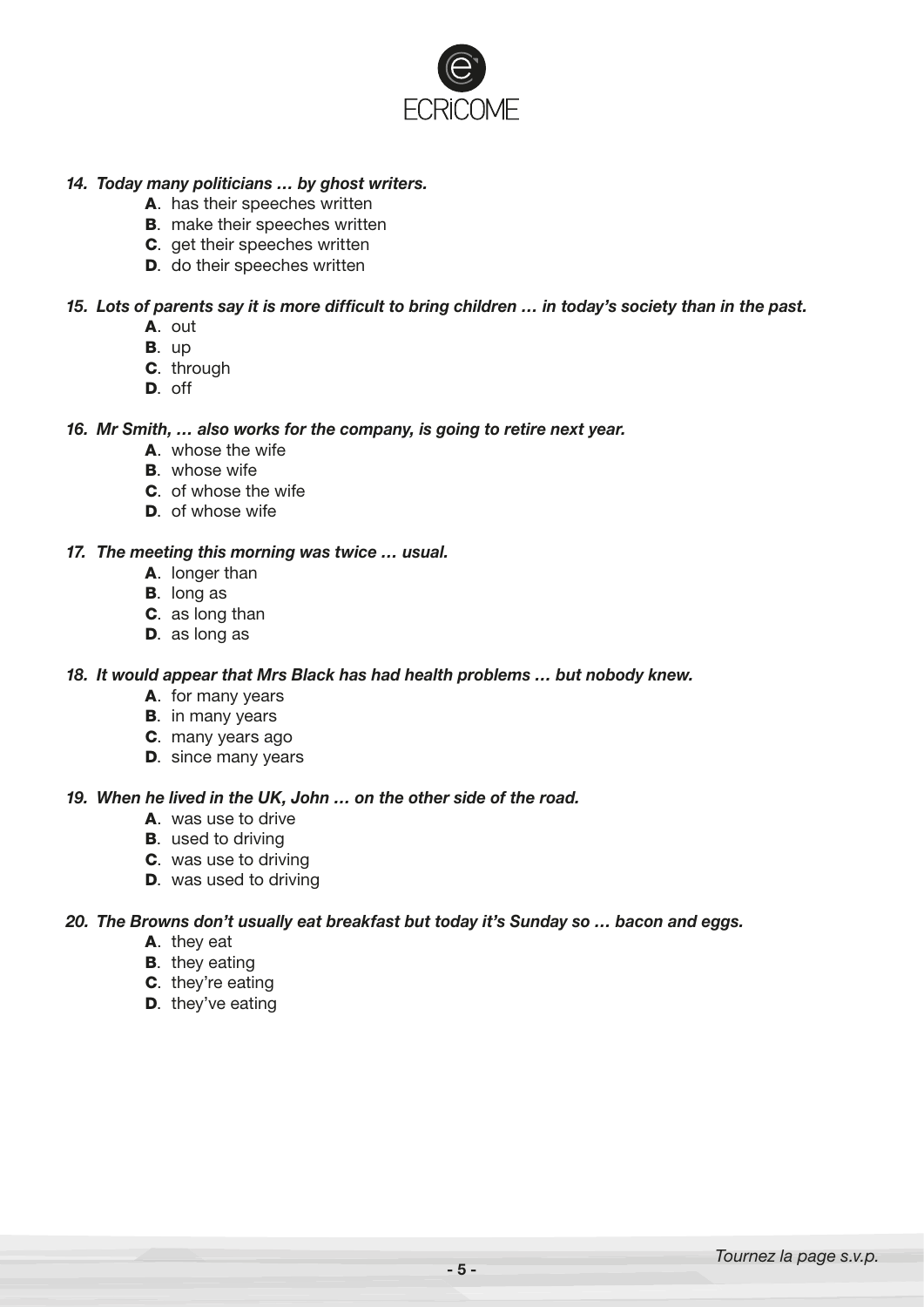

# **Section 2 – Written expression**

Directions: The following sentences have four underlined words or phrases. The four underlined parts of the sentence are marked A, B, C and D. Identify the one underlined word or phrase that must be changed in order for the sentence to be correct.

#### Example: Fresh, green vegetables are an excellent source vitamins.

| A. Fresh             | C. an     |
|----------------------|-----------|
| <b>B.</b> vegetables | D. source |

The sentence should read, "Fresh, green vegetables are an excellent source of vitamins". Therefore D is the correct answer.

Helen from marketing has had her baby ! He is born yesterday at 11pm.

| A. from           | C. is born        |  |  |  |
|-------------------|-------------------|--|--|--|
| <b>B.</b> has had | <b>D.</b> at 11pm |  |  |  |

The sentence should read, "Helen from marketing has had her baby! He was born yesterday at 11pm". Therefore C is the correct answer.

#### Now begin work on the questions.

- *21. The Queen Elisabeth, the Queen of England, has been reigning for more than 60 years over her country and the Commonwealth.*
	- A. The
	- B. the
	- C. has been reigning
	- D. her
- *22. Bill Gates, an American multi-millionaire, he created Microsoft some years ago and was Steve Job's biggest rival.*
	- A. he
	- **B.** some years ago
	- C. Job's
	- D. biggest

#### *23. When I saw Julie for the last time, I was convinced that she looked more thinner than ever before.*

- A. for
- B. the last time
- C. more
- D. ever before

#### *24. As she couldn't understand a word of what he had said, she asked to him to repeat.*

- A. As
- B. what
- C. had said
- D. to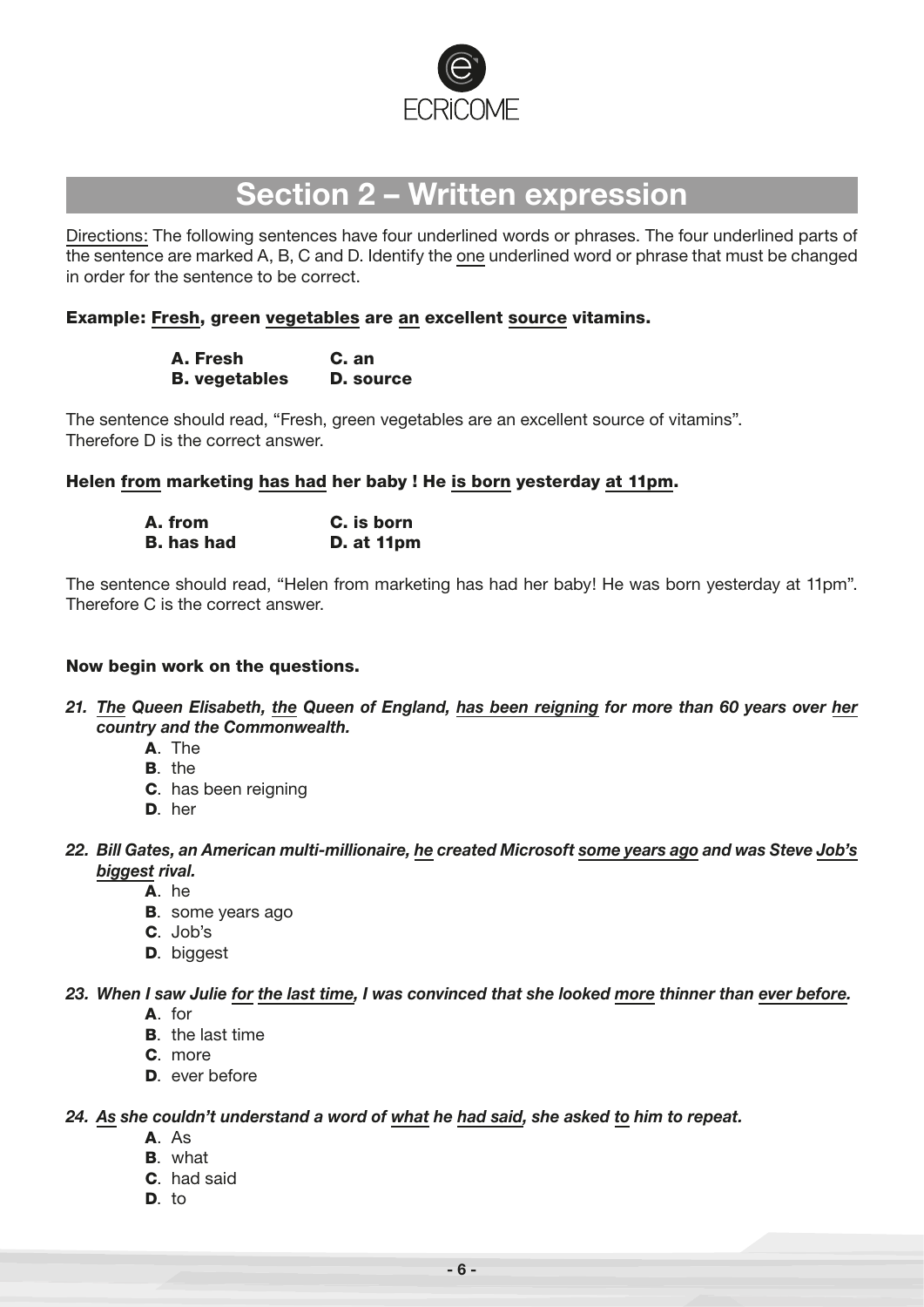

- *25. During the meeting, the staff discussed about the problems that had been encountered over the past year.*
	- A. During
	- B. about
	- C. encountered
	- D. past

#### *26. Even though they are identical twins everybody says how differents they are.*

- A. Even though
- **B.** identical
- C. says
- D. differents

#### *27. How long do you think it will take you to get back to home because don't forget it's the rush hour now?*

- A. How long
- **B.** it will take you
- C. to
- D. it's

#### *28. If the rain will stop falling, the children will be able to go outside and play.*

- A. will stop
- B. falling
- C. will be able to
- D. outside

#### *29. The students have been studied at the university ever since they arrived in Berlin.*

- A. studied
- B. at
- C. ever since
- D. in

#### *30. The Human Resources manager has suggested Paul should have a pay rise because he always works so hardly.*

- A. Resources
- **B.** should have
- C. rise
- D. hardly

#### *31. Last week, Susan didn't could work because her daughter was sick, so she had to stay at home.*

- A. Last
- B. didn't could
- C. since
- D. had to

#### *32. Pamela said that she would weigh up the advantages and disavantages of the situation before making her decision.*

- A. would
- **B.** weigh up
- C. disavantages
- D. making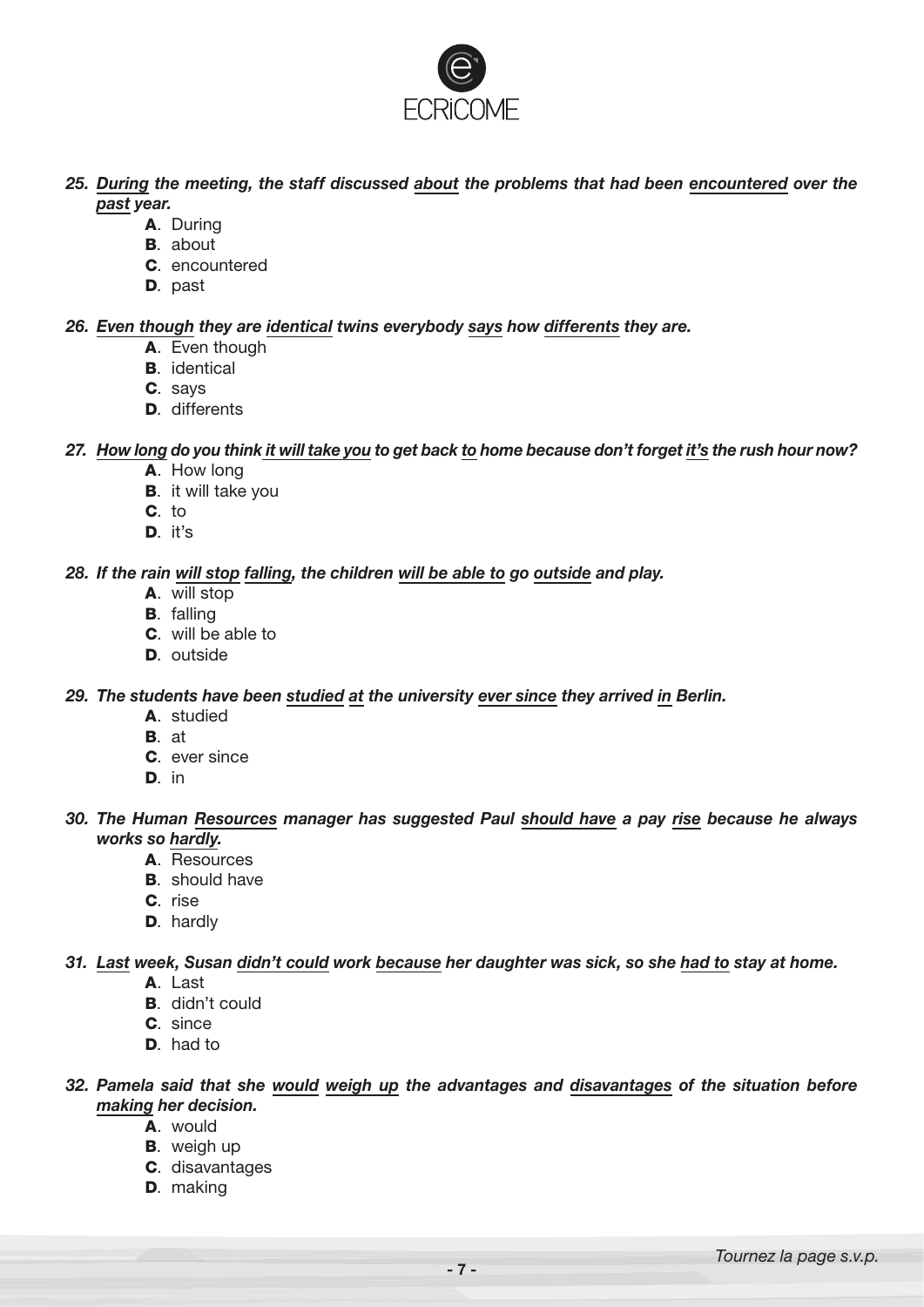

*33. Jane is so sad because she hasn't had any news from his brother Simon since he went to Canada.*

- A. so
- B. hasn't had
- C. his
- D. he went
- *34. The auditor explained us that he was obliged to go through all the accounts to check for any possible mistakes.*
	- A. explained us
	- B. go through
	- C. for
	- D. any
- *35. Mr Dalton told his friends he worked like a trader in the city but in fact he does the cleaning for a firm of traders.*
	- A. told his
	- B. like a
	- C. in fact
	- D. does

#### *36. When did this women decide to stay at home with their children instead of working?*

- A. this
- B. to stay
- C. their
- D. working
- *37. The company director said that he couldn't attend the meeting but fortunately an unexpected last minute event made that possibly.*
	- A. couldn't attend
	- B. an
	- C. made that
	- **D.** possibly
- *38. There are many aspects of education that interest me but the one what captivates me is how to teach children with an exceptionally high IQ.*
	- A. There are many
	- B. that interest me
	- C. what
	- D. how to teach

#### *39. Our company usually works with two subcontractors, each of which are based in the south of France.*

- A. usually works
- **B.** subcontractors
- C. each
- D. are

#### *40. After the Brexit which was voted by the British people in June, they are many unanswered questions which need to be solved.*

- A. which
- **B**. they
- C. need
- D. to be solved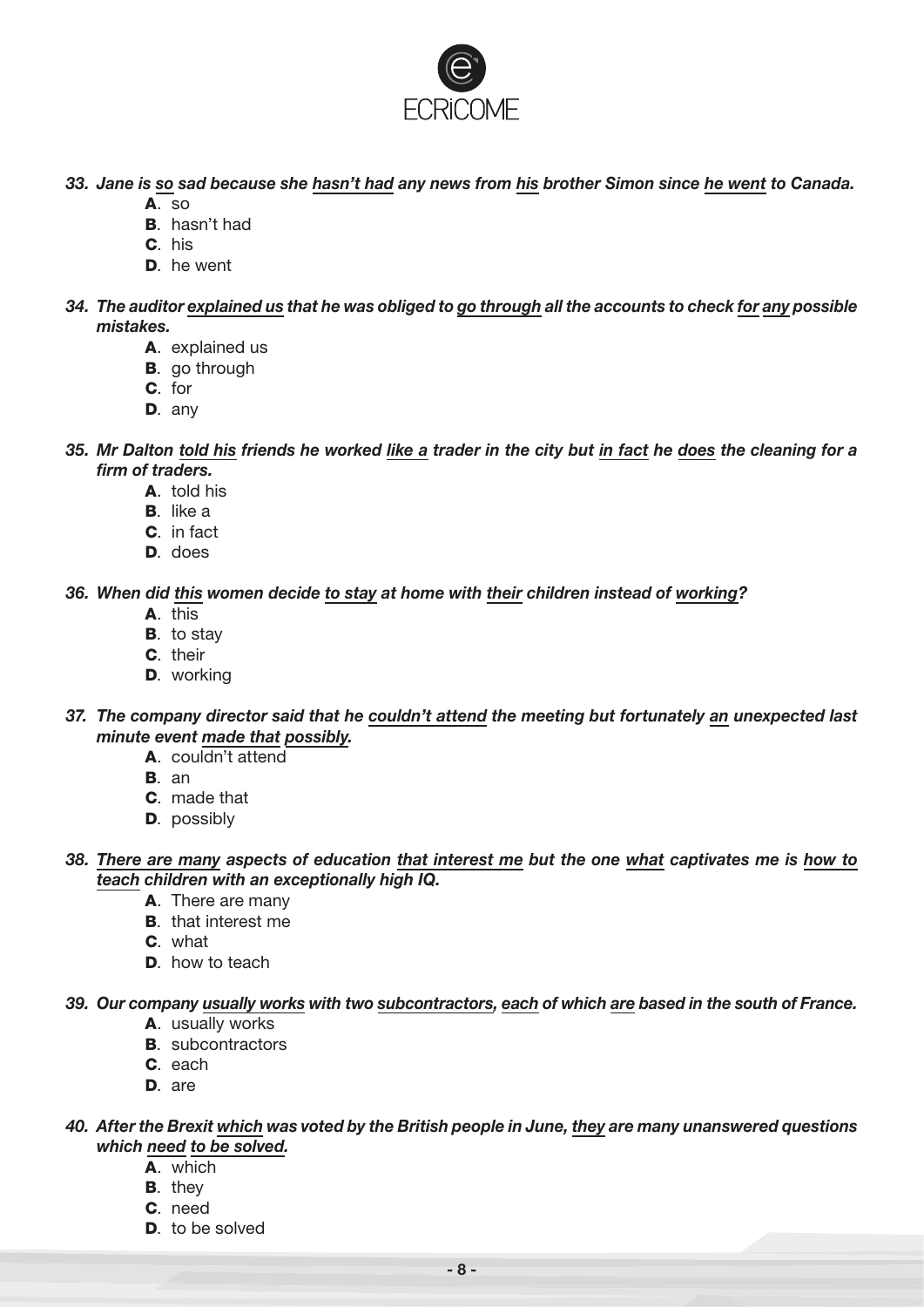

## **Section 3 – Vocabulary**

Directions: In this section, each question is a sentence with a word or phrase underlined. Below each sentence are four choices and you should select the one that has the closest meaning to the underlined word or phrase.

#### Example: It was not until the nineteenth century that a bridge was built over the river at Bordeaux.

| A. created         | <b>C.</b> constructed |
|--------------------|-----------------------|
| <b>B.</b> prepared | D. linked             |

Here the word "constructed" is closest in meaning to "built", so C is the best answer.

#### Now begin work on the questions.

#### *41. My visit to Asia was a dreadful experience for many reasons.*

- A. frightening
- B. fantastic
- C. incredible
- D. horrible

#### *42. We were all very puzzled by the way she reacted.*

- A. pleased
- **B.** excited
- C. bewildered
- D. irritated

#### *43. The situation has improved since the changes in the management.*

- A. got better
- **B.** got worse
- C. got complicated
- D. got stressful

#### *44. It's good to know that there is someone you can always rely on.*

- A. connect with
- B. call
- C. count on
- D. exchange with

#### *45. The logistics department supplied all the necessary equipment.*

- A. provided
- B. ordered
- C. installed
- D. asked for

#### *46. It is illegal to conceal money in offshore banks.*

- A. pay
- **B.** disclose
- C. withdraw
- D. hide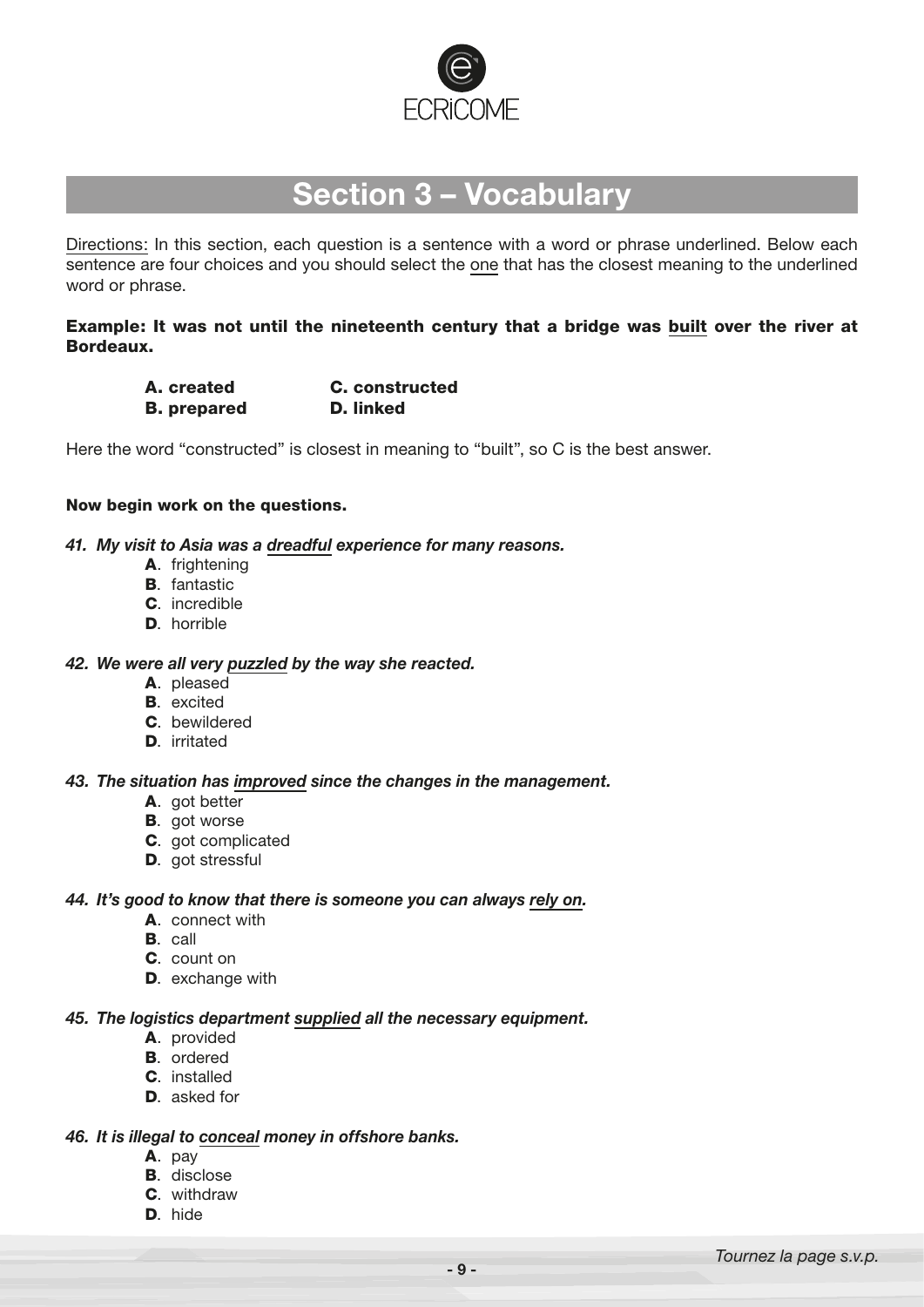

#### *47. My friend came to fetch me from the airport.*

- A. pick me off
- B. pick me out
- C. pick me down
- D. pick me up

#### *48. After the disaster, the wave of solidarity was huge.*

- **A** enormous
- **B.** necessary
- C. astounding
- **D.** wonderful

#### *49. When the president spoke to the board of directors his words were ominous.*

- A. encouraging
- **B.** threatening
- C. promising
- D. cheerful

#### *50. The latest message said that they had arrived in Shanghai.*

- A. final
- **B**. earlier
- C. most recent
- D. delayed

#### *51. She reckons it must have been the neighbours who called the police.*

- A. supposes
- **B.** knows
- C. says
- D. calculates

#### *52. All of the sporting events were called off because of the snow.*

- A. cancelled
- B. changed
- C. upset
- D. disturbed

#### *53. The e-mail she received said she would be refunded in the next few days.*

- A. informed
- B. reimbursed
- C. paid
- D. reconnected

#### *54. The chief financial officer was appointed last week.*

- A. sacked
- B. interviewed
- C. named
- D. announced

#### *55. After the coffee break, we will have to resume our negotiations to find a solution.*

- A. summarize
- B. repeat
- C. synthesise
- D. restart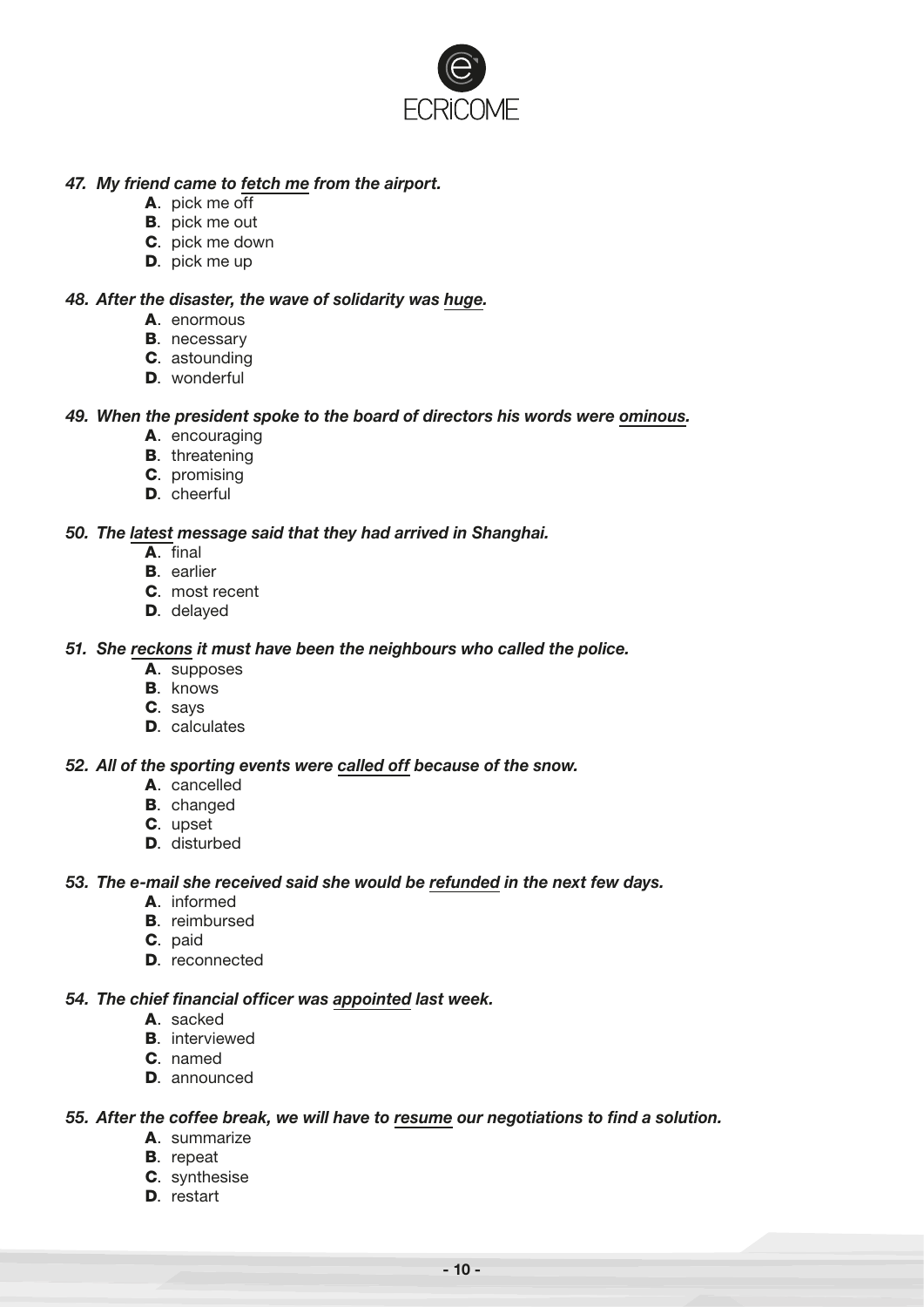

*56. The old lady was shocked when the art expert told her that the painting was an authentic masterpiece by Picasso.*

- A. valuable
- **B.** estimated
- C. genuine
- D. complete

#### *57. The performance by the young pianist was outstanding.*

- A. unusual
- **B.** disappointing
- C. surprising
- D. exceptional

#### *58. Now at the end of our agenda, it's time to look at miscellaneous items.*

- A. diverse
- **B.** strange
- C. mistaken
- D. misplaced

#### *59. Even though all the details were not clear, I understood roughly the contents of the contract.*

- A. carefully
- **B.** hardly
- C. approximately
- **D.** thoroughly

#### *60. The young couple purchased a flat in the heart of London last Friday.*

- A. rented
- B. bought
- C. visited
- D. located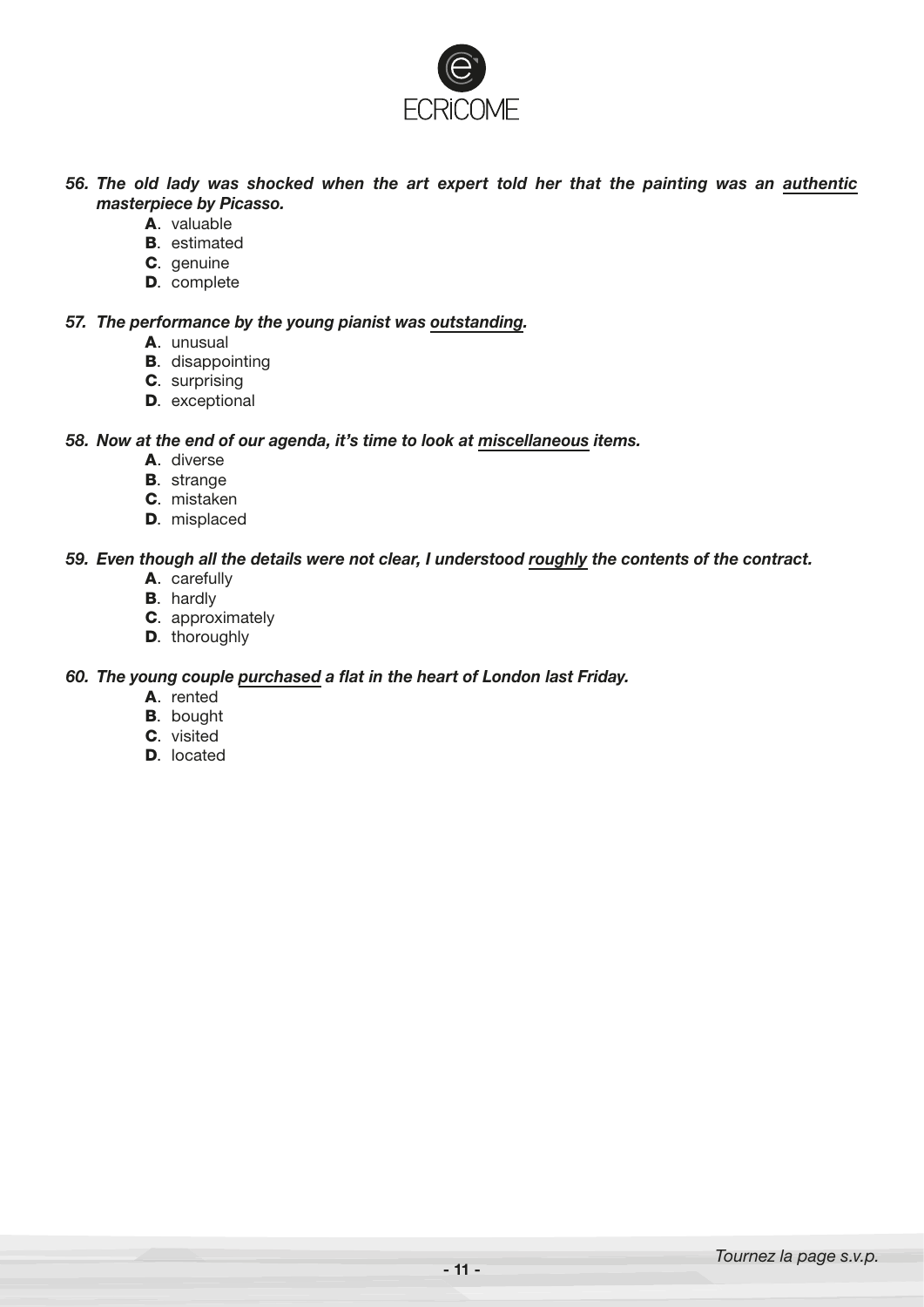

# **Section 4 – Reading comprehension**

#### *Questions 61-70*

Some companies promise that they can make us all read at five times the speed. But given what we know about the brain, what's realistically possible? Most of us manage to read about 200 words per minute. Some companies selling speed-reading apps have claimed recently they can help anyone exceed 1,000 words per minute. That means you could read *War and Peace* in around 9 hours, and Moby Dick in 3 and a half.

The theory behind all speed-reading techniques involves getting words more efficiently to the fovea, a tiny section at the centre of the retina that gives us the sharp vision we need to accurately identify shapes, including letters. As we read, we shift our focus from word to word – an eye motion called a saccade. The trouble is that sometimes the new word we're focusing on isn't quite centred on the fovea, which slows down our ability to recognise and read it.

Many speed-reading methods involve making sure that new words are always in just the right place for the fovea to recognise. The people behind a new app called Spritz (released earlier this year) realised that the easiest way to do that is by flashing the words up, one after another, in the same small box. By focusing on that box, the reader can identify each new word without having to shift their gaze. For no extra effort, reading becomes much faster.

But Sally Andrews, a professor of cognitive psychology at the University of Sydney, says that effective speed-reading isn't quite that simple. In an analysis published after Spritz hit the headlines this year, she said that it's the time it takes to comprehend words that can slow us down. Unfamiliar and long words, in particular, take more time to recognise and understand. Spritz is asking us to process the written word at a similar pace to how we do speech, Andrews told *BBC Future*. But if we fail to catch a word in speech we can use other cues such as intonation or the speaker's hand gestures to fill in the gap. These cues are missing from the written words presented by Spritz.

But comprehension is not necessarily impossible, as fans of Spritz might argue. This may be because Spritz readers are subconsciously relying on their prior knowledge or experience to fill in any words they miss. Provided the style of writing is familiar, a Spritz reader's brain might still have some ability to guess any missing words and work out the meaning of a text. "I would argue that what people are doing is not actually understanding what the author has written but picking up words and phrases," says Andrews. "The more they know already, the greater the degree of that fragmentary information they'll pick up." In fact, other speed-reading techniques also generally require the reader to fill in the gaps they miss. PhotoReading, for instance, is a trademarked system in which the reader takes multiple 'passes' over a book, starting with the chapter headings and adding more and more detail with each pass. Andrews says that people using these speed-reading techniques are only ever processing an incomplete version of the text. These techniques work for some people, but push them too far and the gaps between the words you catch become so large that the text becomes impossible to understand. Research suggests that comprehension tends to drop drastically when people try to process more than about 500 words per minute. In other words, there are fundamental constraints on the speed at which we can take in new information, says Andrews.

But perhaps reading isn't the only way to 'upload' information to the brain. In 2011, a team of four neuroscientists from Japan and the US claimed to have found a way to enhance the digestion of basic knowledge. First, they asked people to identify the differences between three subtly different objects while their brains were scanned. Later on, the scientists asked each person to repeatedly perform a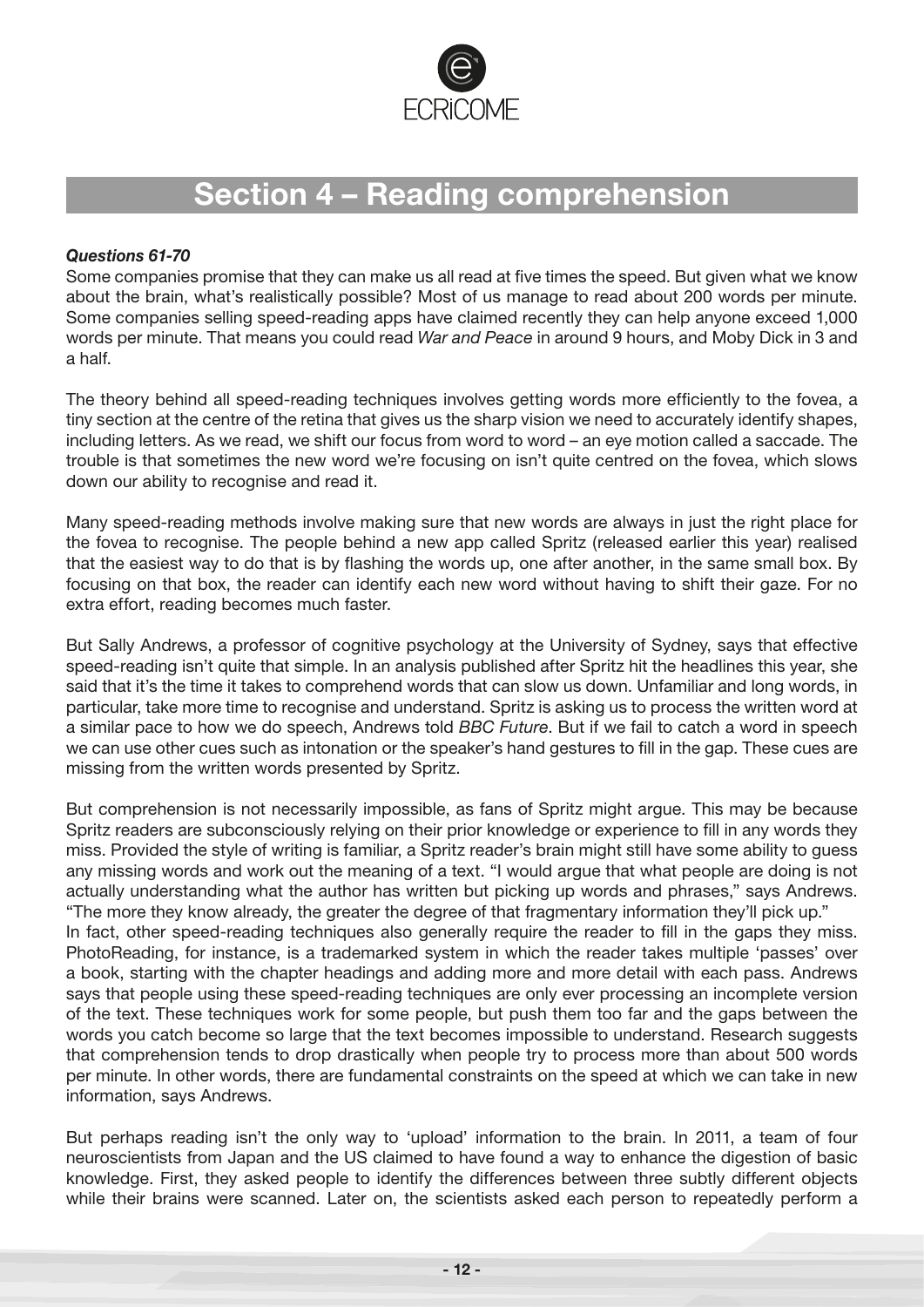

different task that – without their knowledge – recreated the same pattern of brain activity. Afterwards, the volunteers were much faster at discriminating that particular object from the other two than if they had trained only by looking at the shapes. Crucially, the fact that the people were unaware of the learning made it much more efficient, say the researchers. However, people might be able to get a speed boost simply by improving their spelling, says Andrews. So will impeccable spelling, smart technology and new knowledge about the brain eventually allow us all to understand text at rates above 500 words per minute? "That's the \$64m question," says Andrews. "I don't have an answer."

#### Adapted from *BBC Future, 23 September 2014*

#### *61. Which piece of information has not been taken correctly from the text?*

- A. With the help of some firms we could multiply our reading-speed by 5
- **B**. The majority of the population can read 200 words per minute
- C. Normally, it takes 9 hours to read *War and Peace*
- D. With a speed-reading app, you could read *Moby Dick* in 3 hours 30 minutes

#### *62. The fovea is:*

- A. an app which recognises new words
- **B.** a large part of the retina
- C. an efficient theory behind speed-reading techniques
- D. part of the eye which is essential to focus on what we see

#### *63. How many academic researchers are mentioned by name in this article?*

- A. one
- B. two
- C. four
- D. five

#### *64. "Spritz" is the name of:*

- A. a speed-reading technology developed by researchers in 2011
- **B.** the name of the person who created the new speed-reading app
- C. the boxes used in different types of speed-reading techniques
- D. a program that presents the words of a text in a box

#### *65. According to Sally Andrews:*

- A. it's easy to do speed-reading
- B. our reading speed is slower because it takes us time to understand words
- C. with Spritz we can read quicker than we can speak
- D. Spritz uses intonation and gestures to help with reading

#### *66. According to the text, if Spritz readers understand what they speed-read, it is probably because:*

- A. Spritz readers have good brains
- **B.** they practise on a regular basis
- C. they count on prior knowledge
- D. they are fans of Spritz

#### *67. PhotoReading:*

- A. has not yet had its patent registered
- **B.** uses the same speed-reading technique as Spritz
- C. uses a technique where a book must be looked at several times
- D. concentrates mainly on the titles of the chapters in a book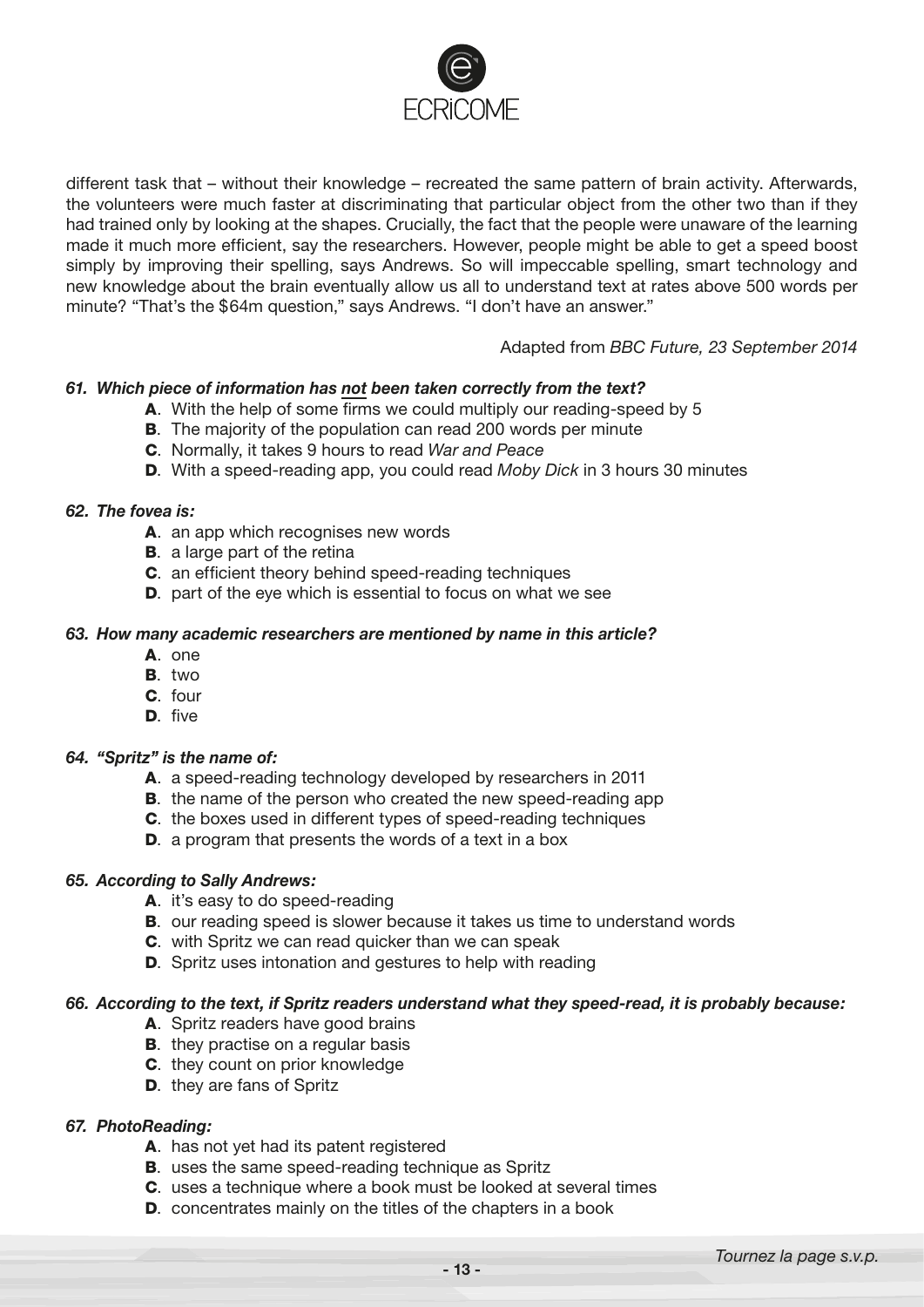

#### *68. Which of the following is not given as a reason why comprehension decreases with speed-reading techniques?*

- A. The need to add more and more detail
- **B**. Trying to process more than 500 words per minute
- **C.** Large gaps between words
- D. Fundamental constraints

#### *69. In the first sentence of the final paragraph of this text, the word "upload" appears in quotation marks because:*

- A. the journalist is quoting Ms. Andrews
- **B.** the word is being used metaphorically
- C. the idea is trademarked by a company
- **D.** the source of the idea is uncertain

#### *70. In the conclusion of this text, Ms. Andrews says she doesn't have an answer to:*

- A. a project costing \$64m
- **B.** how to understand 500 words per minute
- C. how to improve people's spelling
- D. whether new findings about the brain will help us to read faster

#### *Questions 71-80*

#### *The troubling evolution of corporate greenwashing*

Environmentalist Jay Westerveld coined the term "greenwashing" in 1986 to describe outrageous corporate environmental claims. Three decades later, the practice has grown vastly more sophisticated. The term greenwashing was invented in the 1980s, back when most consumers received their news from television, radio and print media – the same media that corporations regularly used for high-priced, well-produced commercials and print ads. The combination of limited public access to information and seemingly unlimited advertising enabled companies to present themselves as caring environmental institutions, even as they were engaging in environmentally unsustainable practices.

But the greenwashing practice dates back even earlier. Westinghouse's American electrical nuclear power division was a greenwashing pioneer. Threatened by the 1960's anti-nuclear movement, which raised questions about its safety and environmental impact, it fought back with a series of ads proclaiming the cleanliness and safety of nuclear power plants. One advert, featuring a photograph of a nuclear plant near a lake proclaimed that "We're building nuclear power plants to give you more electricity," and went on to say that nuclear plants were "odorless [...] neat, clean, and safe". Some of these claims were true: in 1969, Westinghouse nuclear plants were producing large amounts of cheap electricity with far less air pollution than coal plants. However, given that the ads appeared after nuclear accidents had already occurred in Michigan and Idaho the word "safe" was arguable. Westinghouse's ads also ignored concerns about the environmental impact of nuclear waste.

In the mid-1980s, the oil company Chevron commissioned a series of expensive television and print ads to convince the public of its environmental concern. Entitled *People Do*, the campaign showed Chevron employees protecting bears, butterflies, sea turtles and all manner of cute and cuddly animals. The commercials were very effective – in 1990, they won an advertising award and subsequently became a case study at Harvard Business School. Environmentalists awarded them the gold standard of greenwashing – the corporate practice of making entertaining sustainability claims to cover a questionable environmental record. As critics pointed out, many of the environmental programs that Chevron promoted in its campaign were relatively inexpensive when compared with the cost of Chevron's ad budget: environmental activist Joshua Karliner estimated that Chevron's butterfly preserve cost \$5,000 per year to run, while the ads promoting it cost millions of dollars to produce and broadcast. The *People Do* campaign also ignored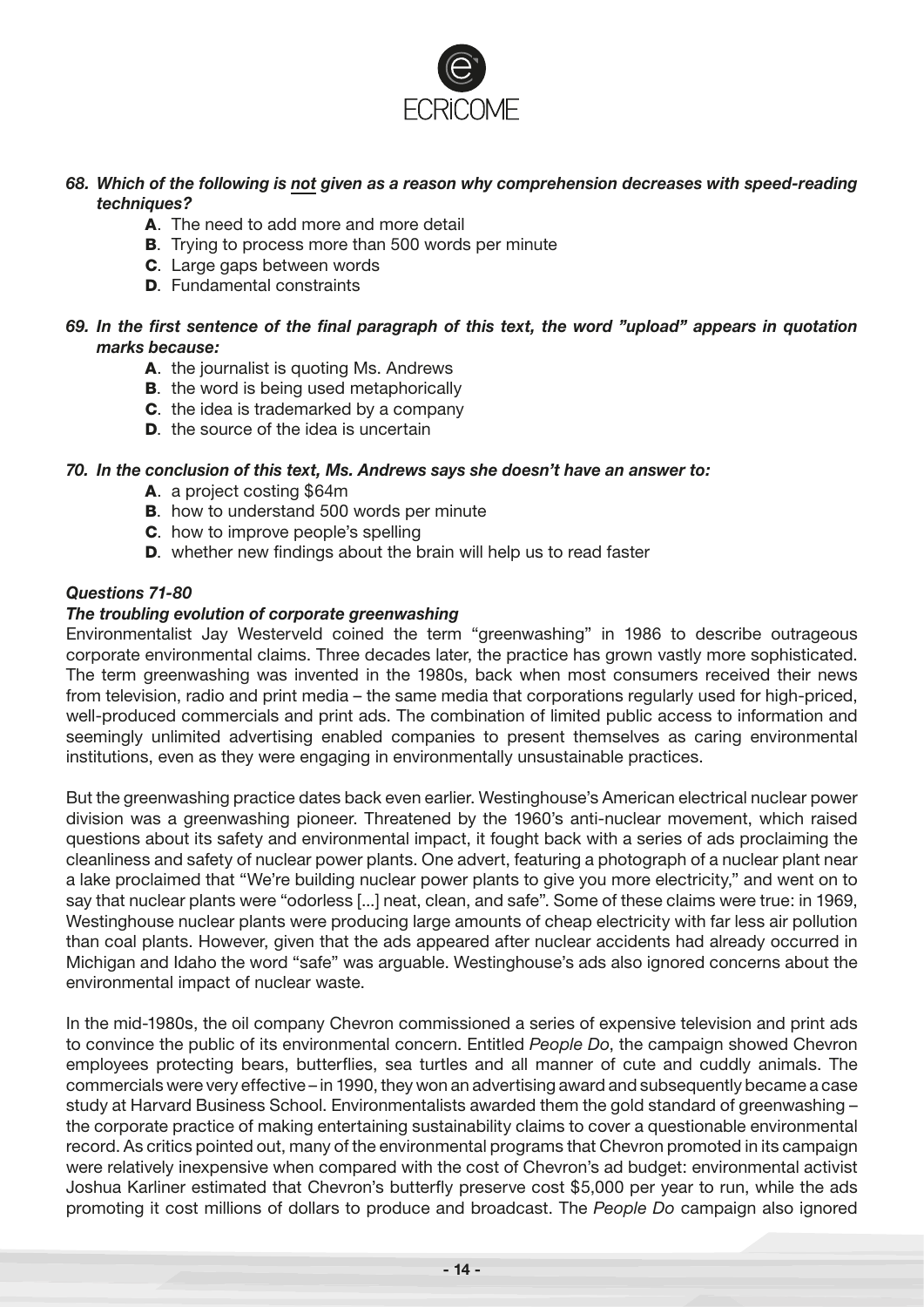

Chevron's tarnished environmental record: while it was running the ads, it was also violating the clean air act, the clean water act and spilling oil into wildlife refuges.

By the early 1990s, consumers were becoming aware of sustainability concerns: polls showed that companies' environmental records influenced the majority of consumer purchases. This interest in the environment brought an increased awareness of greenwashing; by the end of the decade, the word had officially entered the English language with its inclusion in the Oxford English Dictionary. Since then, the trend has only increased: a 2015 Nielsen poll showed that 66% of global consumers are willing to pay more for environmentally sustainable products. Among millennials, that number jumps to 72%. "People are getting more aware of the rarity of the Earth and the ways that our actions impact it," says Jason Ballard, CEO of TreeHouse. At the same time, he notes, greenwashing has become more complex. "It's the dark side of a very positive development," he says.

Another trend, says Jonah Sachs, CEO of a branding agency, is linking sustainability claims to other issues, such as personal health. "There's this perception that personal health and environmental sustainability are two sides of the same coin," he says. "Sometimes this is true, but many times it isn't. Bottled water is a great example: in terms of health, it's much better than soda or other drinks, but in terms of the environment and sustainability, it's ridiculous."

The water industry uses images of mountains and lakes to sell its products. And many companies spend millions of dollars trying to convince the public that their bottled water isn't only good to drink, but is also good for the planet. In 2008, Nestle Waters Canada even ran an ad claiming: "Bottled water is the most environmentally responsible consumer product in the world". Five years later, the International Bottled Water Association announced that bottled water was "the face of positive change" because the industry was using less plastic in its bottles and relying more on recycled plastic. However, only about 31% of plastic bottles end up getting recycled, which means that "the face of positive change" creates millions of tons of garbage every year, much of which ends up in landfills or the ocean.

And the water that goes into the bottles is often equally unsustainable. One company claims that it "has a team of experts dedicated to watching over each one of our 13 spring sources" to ensure responsible water production. This sounds promising until one considers that those springs are in California, which has had a severe lack of water for five years.

Greenwashing may have taken on a new shape in the last decade, but it's still as dark as ever.

Adapted from The Guardian, 20<sup>th</sup> August 2016

#### *71. Which is the best definition of greenwashing as seen in the text?*

- A. Action to save the environment carried out by environmentalists.
- B. Company strategies to protect the environment.
- C. False declarations in advertising by companies in favour of the environment to hide their unsustainable behaviour.
- D. Consumers' awareness of the environment.

#### *72. Jay Westerveld:*

- A. became interested in greenwashing in 1987.
- **B.** worked in the media.
- C. paid to use the term greenwashing.
- **D.** invented the word greenwashing.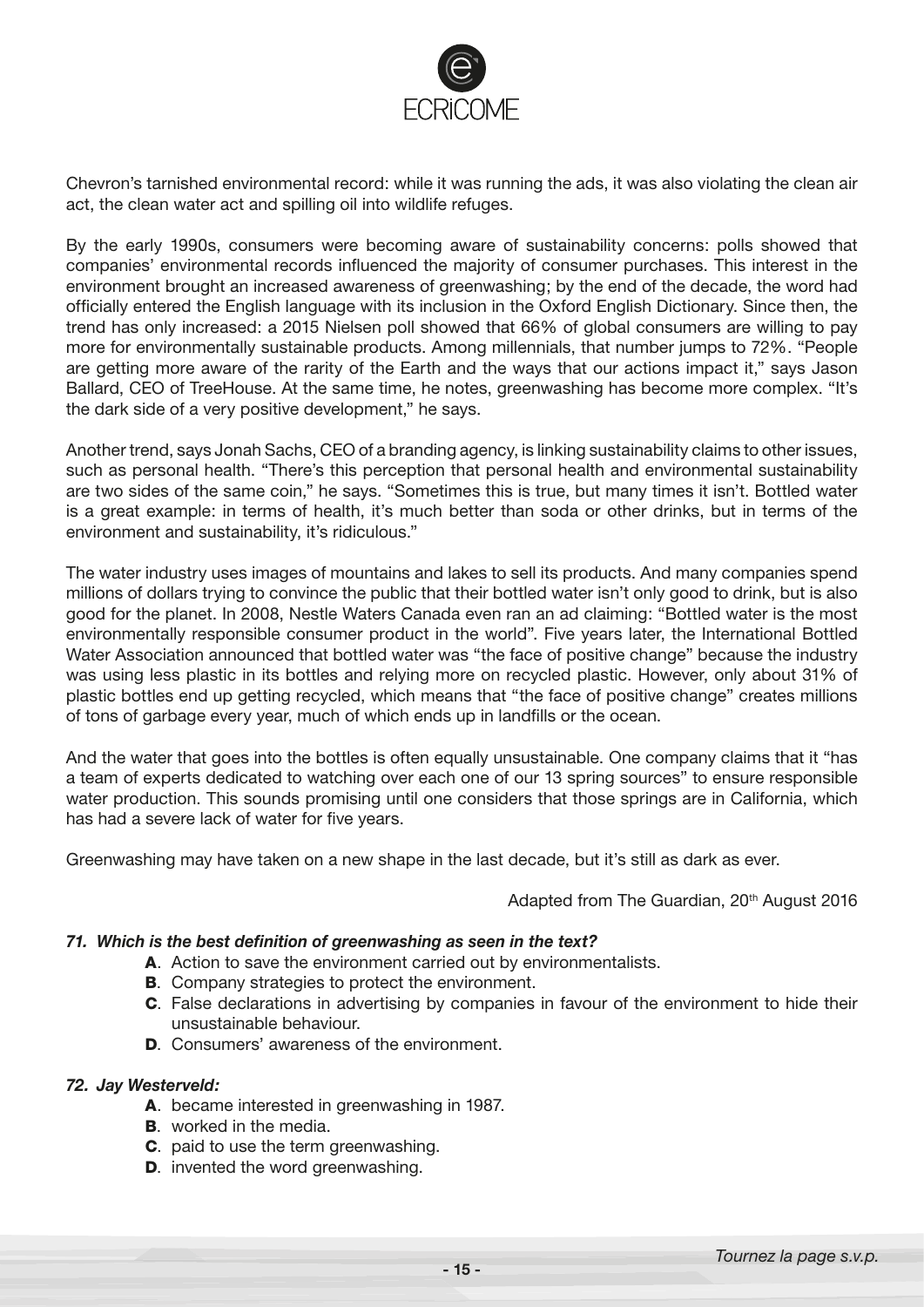

#### *73. In the 1980s, which of the following was not a source of information for consumers?:*

- A. the TV
- **B.** the same media as three decades later
- C. the radio
- D. the press

#### *74. Westinghouse is a company which:*

- A. was one of the first companies to practice greenwashing.
- B. threatened the anti-nuclear movement in the 1960s.
- C. raised questions about safety and environmental impact.
- D. fought against nuclear waste in adverts.

#### *75. Westinghouse and Chevron are both mentioned in the document because:*

- A. they are both American companies.
- **B.** they both made ads with sustainability claims.
- C. they both won awards for their adverts.
- D. they both make a lot of money.

#### *76. Chevron spends:*

- A. \$5,000 on cute and cuddly animals.
- **B.** lots of money running expensive environmental programmes.
- C. as much money on promotion as on protecting animals.
- D. millions on advertising its butterfly protection campaign.

#### *77. According to the text, in the 1990s:*

- A. the more consumers became interested in the environment, the less interested they became in greenwashing.
- **B.** the majority of consumers were not influenced by the environment.
- C. surveys indicated that what consumers bought was affected by what companies did for the environment.
- D. all consumers were ready to pay more for environmentally sustainable products.

#### *78. Jonah Sachs says:*

- A. bottled water is a trend.
- **B.** sustainability is an issue.
- C. it's not always possible to link personal health and environmental sustainability.
- D. personal health and environmental sustainability both cost money.

#### *79. The water industry:*

- A. sells images of mountains and lakes.
- **B.** spends millions telling the consumer that bottled water is good for both health and the environment.
- C. recycles well over a third of its plastic bottles.
- D. says that bottled water will change your face.

#### *80. Advertising for bottled water can be seen as greenwashing because:*

- A. the water that goes into bottles is often unsustainable despite company claims.
- **B.** bottled water is the most environmentally responsible consumer product in the world.
- C. bottled water isn't only good to drink, but is also good for the planet.
- A. plastic bottles create millions of tons of garbage every year.